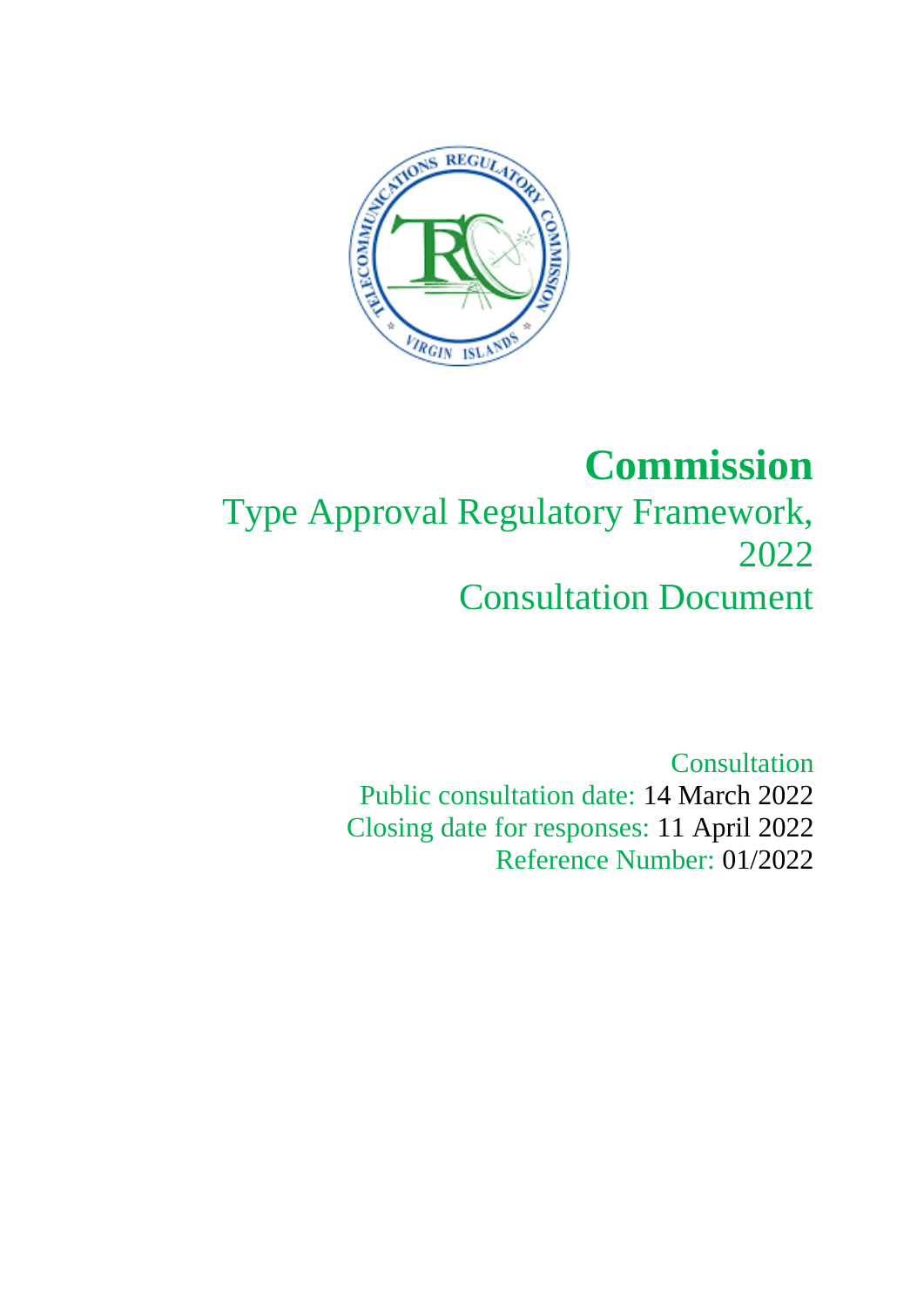## <span id="page-1-0"></span>**Table of contents**

| $\mathbf 1$ .                                                          |  |  |
|------------------------------------------------------------------------|--|--|
| INSTRUCTIONS FOR SUBMITTING A RESPONSE TO THE CONSULTATION 2<br>2.     |  |  |
| 3.                                                                     |  |  |
| 4.                                                                     |  |  |
| 5.                                                                     |  |  |
| 5.1.<br>5.2.<br>5.3.<br>5.4.<br>5.5.                                   |  |  |
| 6.                                                                     |  |  |
| IMPORTATION OF EQUIPMENT AND PLACING ON THE MARKET 9<br>7 <sup>1</sup> |  |  |
| 71<br>7.2.                                                             |  |  |
| 8.                                                                     |  |  |
| 9.                                                                     |  |  |
| 10 <sub>1</sub>                                                        |  |  |
| GENERAL REMARKS, SUGGESTIONS AND/OR QUESTIONS ON THE TARF 11<br>11.    |  |  |
| ANNEX 1: SHEET FOR RESPONSES TO THE PUBLIC CONSULTATION 12             |  |  |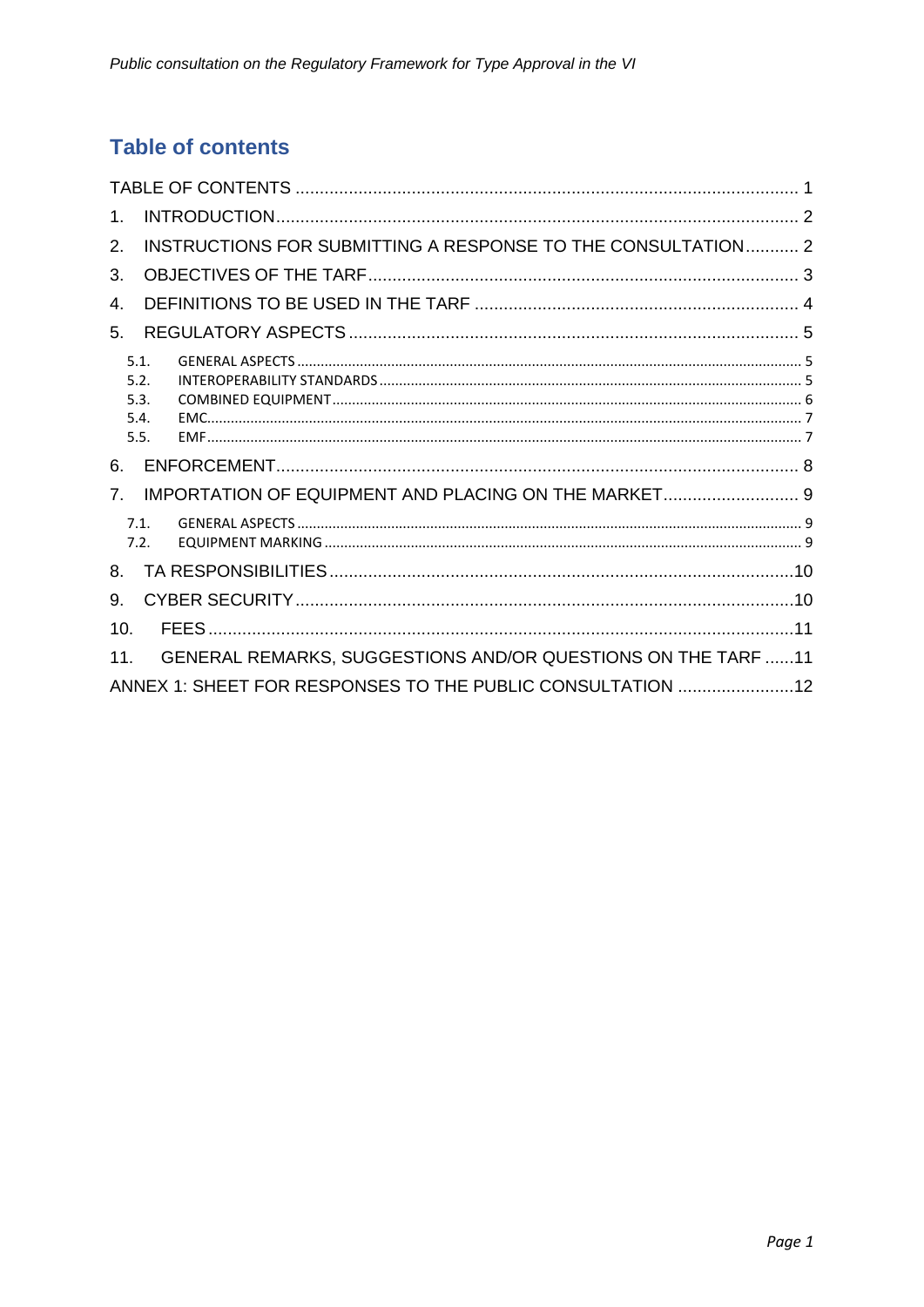## <span id="page-2-0"></span>**1. Introduction**

The Telecommunications Regulatory Commission of the Virgin Islands (hereafter: Commission) is a statutory body with responsibility for the development and regulation of the telecommunications services industry. As part of this mandate and specifically as it relates to Equipment Type Approval and other telecommunications equipment, the Commission is obliged to ensure terminal equipment that are otherwise sold in the Virgin Islands (hereafter: VI) are safe for users and comply with regulatory and adopted technical standards in accordance with section 42 of the Telecommunications Act, 2006<sup>1</sup>. It is therefore necessary for radio products and peripherals that are destined for the VI to support the wider Commission objectives in the enhancement of telecommunications services. For this reason, the Commission has decided to draft a specific Type Approval Regulatory Framework for radio products and peripherals (hereafter: TARF). The TARF will be a Code that governs the Commission's Type Approval regime and will satisfy the requirements of section 42 of the Telecommunications Act.

The specific objectives of the TARF are to ensure public safety, authorise sales, compatibility and interoperability between public networks, health and safety, and compliance with the national spectrum plan.

The TARF will be applicable to all electronic, electric and radio equipment (transmitting and/or receiving).

With this consultation document (Consultation 1) the Commission solicits stakeholders' views on the objectives that the Commission wants to achieve with the TARF as well as on its the structure.

The results of this public consultation will be taken into consideration when drafting the detailed content of the TARF. The TARF itself will be consulted in a next consultation round (Consultation 2).

This consultation document is divided in sections addressing the different aspects of the TARF followed by specific questions to the stakeholders to express their views. The last page of this consultation is reserved for general questions and remarks not addressed in the specific sections.

## <span id="page-2-1"></span>**2. Instructions for submitting a response to the consultation**

The Commission invites all interested parties' comments to this consultation document. Comments should be submitted by [11 April 2022].

The Commission strongly prefers responses to this document to be sent by email to [consultations@trc.vg,](mailto:consultations@trc.vg) indicating the subject: "Type Approval Regulatory Framework". Alternatively, the responses may be sent to the address (or the P.O Box number) set out below:

Consultation on the Type Approval Regulatory Framework – Telecommunications Regulatory Commission, P.O. Box 4401 or 27 Fish Lock Road, 3rd Floor Road Town, Tortola, British Virgin Islands VG 1110.

Responses from corporate bodies (legal persons) should include:

- The name of the company/institution/association/other organisation;
- The name of a principal contact person;

*<sup>1</sup> The Telecommunications Act, 2006 can be found on the Commission's website at [https://www.trc.vg/documents/telecommunications-act/.](https://www.trc.vg/documents/telecommunications-act/)*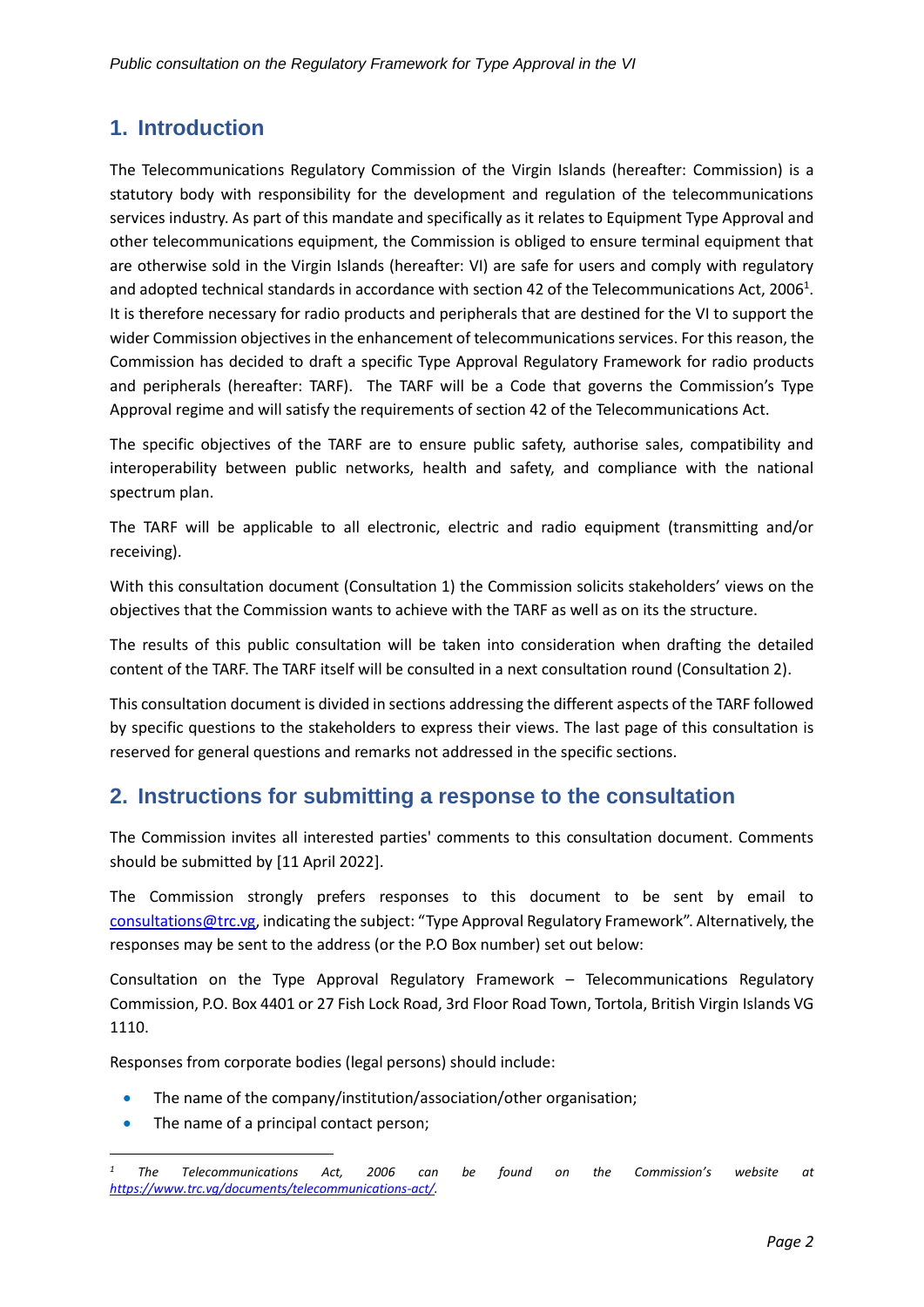- Full contact details (physical address, postal address, telephone number, fax number and email address); and
- For each response a reference to the related consultation question. For this reason, the questions are numbered.

The Commission has produced a sheet for responses (see Annex 1) and would be very grateful to send one with your responses. This will speed up the processing of the responses and help to maintain confidentiality where appropriate.

In the interest of transparency, the Commission will make all submissions received available to the public, subject to the confidentiality of the information received. The Commission will evaluate requests for confidentiality according to relevant legal principles.

Respondents are required to mark any information included in their submission that they consider confidential and provide reasons why that information should be treated as such. Where a statement claimed to be confidential is included in a submission, respondents are required to provide both a confidential and a non-confidential version of their submission. The Commission will determine whether information claimed to be confidential is to be treated as such and, if so, will not publish that information. Regarding information that is determined to be non-confidential, the Commission may publish or refrain from publishing such information at its sole discretion (see also Annex 1).

## <span id="page-3-0"></span>**3. Objectives of the TARF**

The Commission has adopted six essential regulation principles consistent with international standards and best practices: accountability, focus, predictability, adaptability, efficiency, and balance. The introduction of the TARF complements these principles. With the TARF, the Commission pursues the following objectives<sup>2</sup>:

1. Guaranteeing compatibility and interoperability between public networks;

Addressing needs for interconnection and interoperability is particularly important for open markets, where mobile users can 'mix and match' equipment and services and where suppliers can benefit from economies of scale. This means that a product bought in country X also works in the same manner in the VI.

2. Ensuring safety, reliability, and environmental care;

This usually means that the product is manufactured using safe materials and in such a way that the safety of the user is guaranteed at a certain level. This includes Electromagnetic Compatibility (EMC) and Electromagnetic Fields (EMF) aspects;

3. Protecting the interests of users and businesses;

Providing a reference to protect user and business interests and support government policies. A stable guide on implementing the rules is essential for manufacturers to put their products on the market and gives the regulator a basis for testing and assessing equipment against the requirements of the national spectrum plan and other regulations. At a certain level, this guarantees that, for example, no interference is caused to other radio communication systems when the product is in use.

*<sup>2</sup> Source: [https://www.etsi.org/standards/why-standards.](https://www.etsi.org/standards/why-standards)*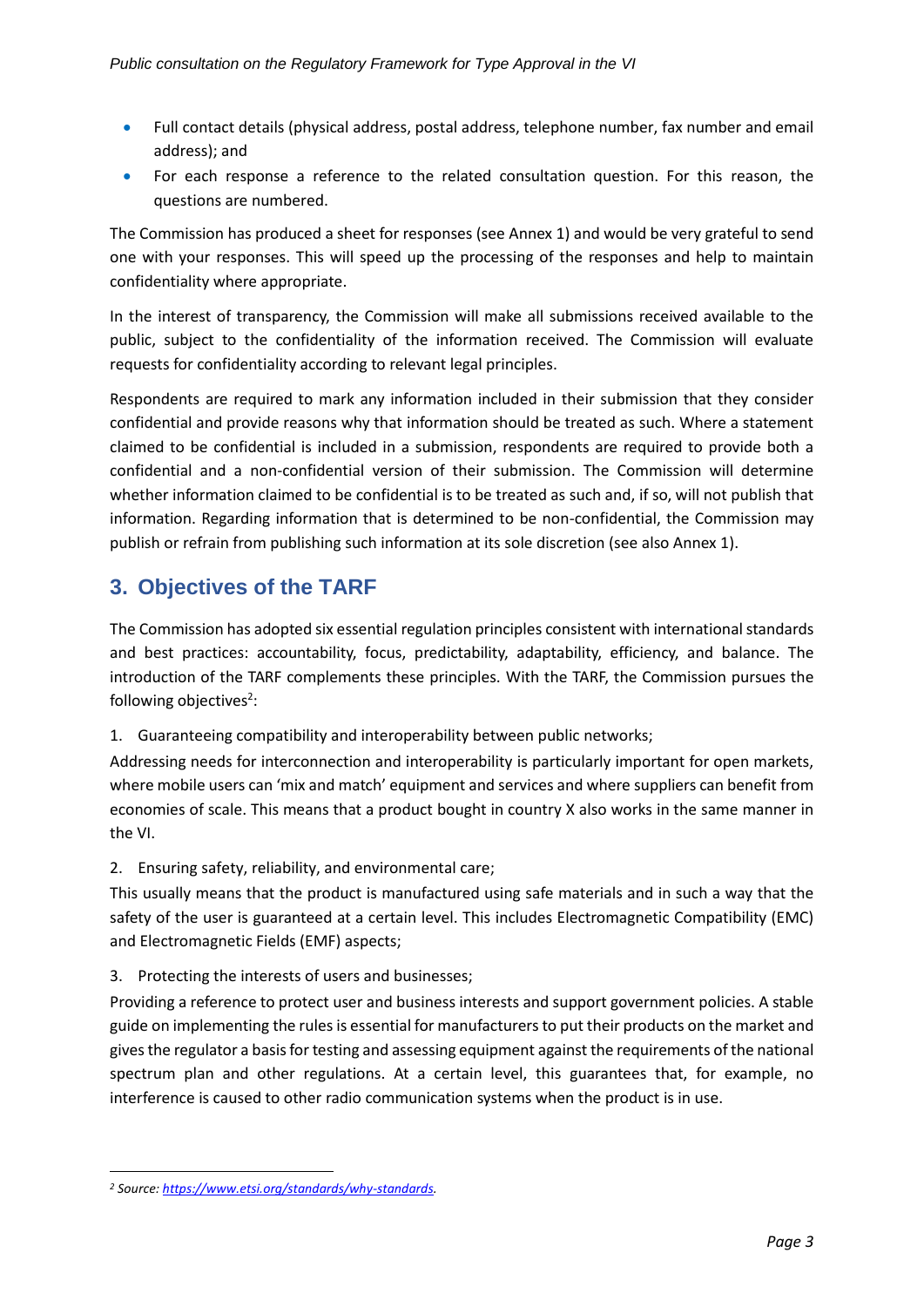## **Question 1:**

#### **Do you have any comments, remarks, suggestions and/or questions on the objectives of the TARF?**

## <span id="page-4-0"></span>**4. Definitions to be used in the TARF**

The TARF will contain many terms that are not defined in the Telecommunications Act nor in bylaws. For reasons of clarity, the TARF will have to contain several definitions that are commonly used in the Type Approval domain. The following list of definitions, which are in line with definitions, is taken from or based upon the Federal Communications Commission of the USA and definitions of the European Union, and intended to be included in the TARF:

- **Compliance:** Compliance is expressed with respect to standards and compliance to that standard gives a presumption of conformance to applicable legislation.
- **Declaration of Conformity:** A Declaration of Conformity (DoC) indicates that a product complies to all the requirements of VI product legislation. It is a legal document which must accompany all products sold or traded in the VI.

Note: a template of a DoC will be included in the TARF.

- **Economic Operator:** An economic operator is an entity established in the customs territory of the VI and part of the international supply chain and involved in customs related operations.
- **Foreseeable use** is the expected use of an electric, electric, radio or combined device under normal circumstances.
- **Generic standard:** A standard intended to provide compliance for a range of products.
- **Importer:** a person or company that buys goods from another country with the intention to sell them in the VI or use for its own personal purposes.
- **Importing:** buying goods from another country with the intention to sell them in the VI or use for its own personal purposes.
- **Placing on the market:** A product is placed on the market as soon as it enters the storage of the national distributor located in the VI.
- **Product specific standard:** A standard intend to provide compliance for a single product or a limited number of products.
- **Putting into service:** A product is put into service if the product, other than an investigational product, has been made available to the final user as being ready for use for its intended purpose on the market for the first time.
- **Radio interface:** The specification of the regulated use of the spectrum.
- **Technical Construction File:** A Technical Construction File (TCF) compiled by the manufacturer of a product that demonstrates that the product meets the requirements of the applicable guidelines and regulation.

Note: a template of a table of contents of a TCF will be included in the TARF.

• **Test laboratory/body**: An institute notified or recognised by the Commission to test compliance of radio products and peripherals.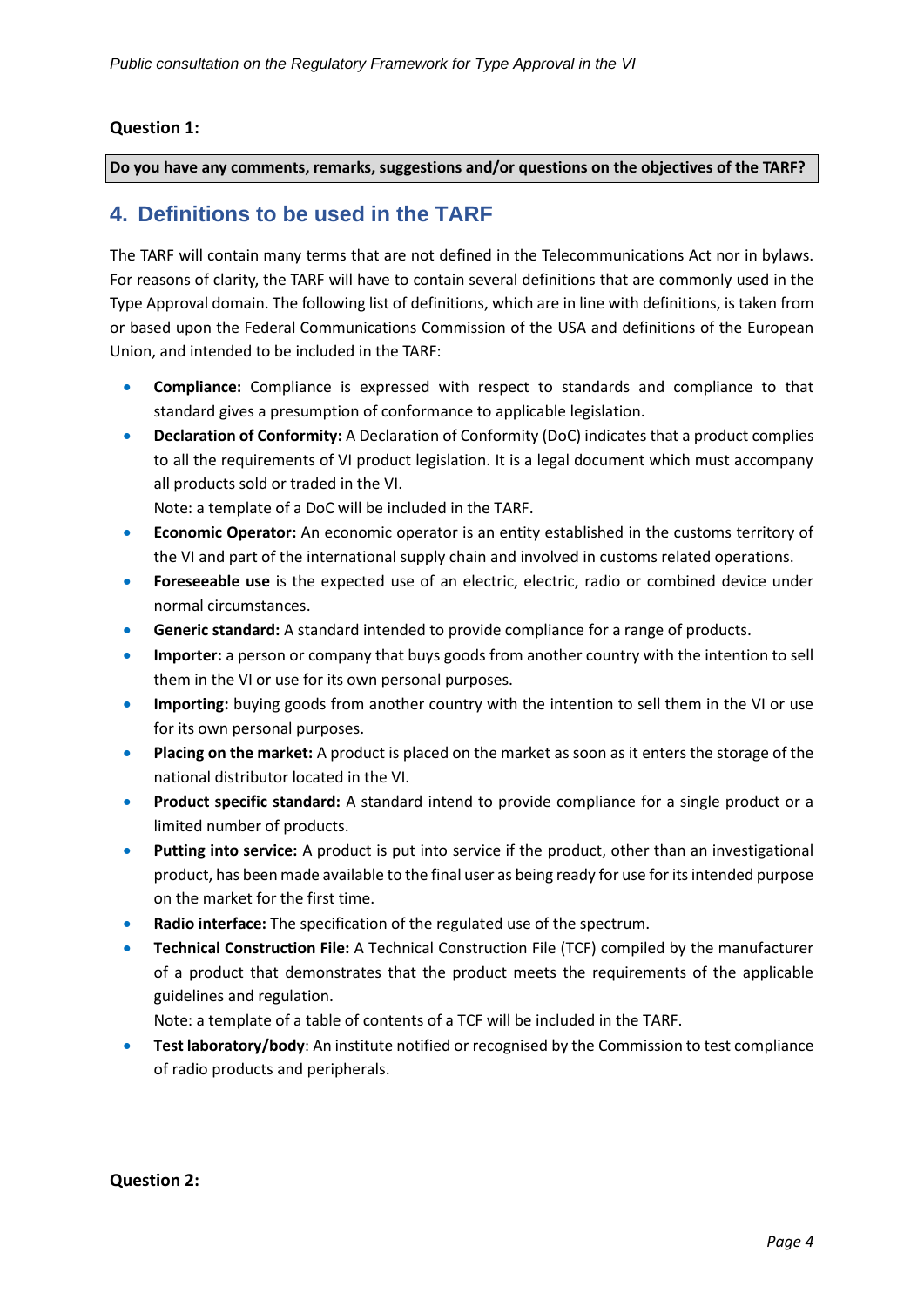**Do you have any comments, remarks, suggestions, and/or questions on the definitions to be used in the TARF?**

## <span id="page-5-0"></span>**5. Regulatory aspects**

## <span id="page-5-1"></span>**5.1.General aspects**

The TARF will make the Type Approval (TA) Regulations of the Federal Communication Commission (FCC) of the USA the de facto regulations for equipment, making use of frequency bands that are license exempt (hereafter: license exempt equipment). The frequency bands for which other TA Regulations are required will be listed in the TARF. These TA Regulations will be most obvious the European Community (EC) TA Regulations. For licenced equipment both FCC and EC TA Regulations, including marking, can be used.

TA from other countries is not excluded but, in those cases, a Technical Construction File needs to be submitted together with a Declaration of Conformity. These documents need to prove that the product complies with the FCC and EU EMC regulations, that the product complies with the EMF exposure limits as set in the International Commission for Non-Ionizing Radiation Protection (ICNIRP) 2020 guidelines for limiting exposure to electromagnetic fields (100 kHz - 300 GHz)<sup>3</sup> and interoperability is guaranteed according to standards of International Telecommunications (ITU) for Region 2<sup>4</sup>. The TARF will contain several clauses dealing with these topics.

The TARF will include a clause that states that the Commission may take samples of products to perform tests to check if proper TA procedures have been followed. Resulting costs will be borne by the manufacturer and will be kept at a minimum.

The TARF will include a clause that states that the Commission may confiscate equipment or may demand switching-off equipment that does not comply with the TARF or causes interference for another reason, with a reference to Part X, Clause 49.1(c) of the Telecommunications Act.

## **Question 3:**

**Do you have any comments remarks, suggestions, and/or questions on the general aspects of the TARF?**

## <span id="page-5-2"></span>**5.2.Interoperability standards**

Interoperability standards such as standards from 3GPP<sup>5</sup>, IEEE<sup>6</sup>, ETSI<sup>7</sup> standards, are recognised in the VI but not formally embedded in regulations. Therefore, there will be a requirement in the TARF that states that all equipment need to meet the interoperability requirements from either the FCC or the EU.

*6 IEEE stands for the Institute of Electrical and Electronics Engineers.*

*<sup>3</sup> See:<https://www.icnirp.org/cms/upload/publications/ICNIRPrfgdl2020.pdf>*

*<sup>4</sup> The VI are located in ITU Region 2 (the Americas), see [https://www.itu.int/en/ITU-R/information/Pages/emergency](https://www.itu.int/en/ITU-R/information/Pages/emergency-bands.aspx)[bands.aspx.](https://www.itu.int/en/ITU-R/information/Pages/emergency-bands.aspx) Given its proximity to the US, the Virgin Islands will follow Region 2 (US) band plans unless it is in the Territory's economic or social interest to do otherwise, se[e https://www.trc.vg/top-box/spectrum-management-framework/.](https://www.trc.vg/top-box/spectrum-management-framework/)* 

*<sup>5</sup> 3GPP stands for 3rd Generation Partnership Program. 3GPP Technical Specification Groups define amongst other technical specifications for Radio Access Networks for fourth generation (4G) and fifth generation (5G) of mobile technology.*

*<sup>7</sup> ETSI stands for European Telecommunications Standards Institute. It is one of the three by the European Commission recognised standardisation organisations.*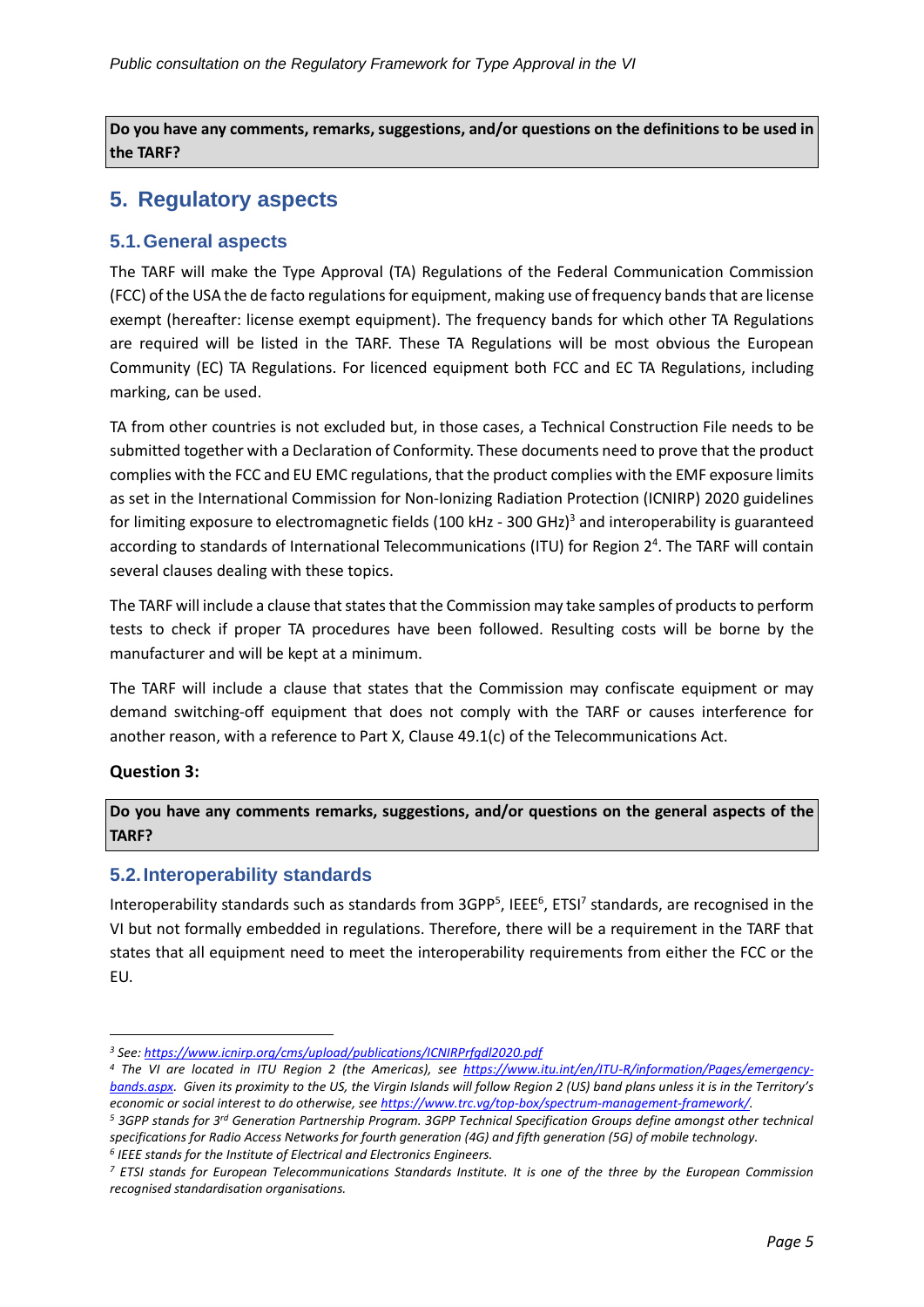## **Question 4:**

**Do you have any comments remarks, suggestions, and/or questions on the Interoperability requirements?** 

## <span id="page-6-0"></span>**5.3.Combined Equipment**

Combined Equipment is equipment not intended to work as a radio device but with either one or more radio devices incorporated in the equipment, or one or more radio devices permanently fixed to the equipment. Examples are cars with several radio devices such as radar, remote control for alarm and tire pressure sensors. Also, refrigerators, or washing machines with built in WIFI devices fall under this category. The Combined Equipment is considered to be one single product (the product).

The TARF will deal with Combined Equipment as follows:

There are two situations:

- 1. When radio equipment, that was not placed on the VI market, is included in or attached to a nonradio product the Economic Operator who is placing the product on the VI market shall be considered as the manufacturer and shall follow the obligations mentioned below;
- 2. When radio equipment, that is already placed on the VI market, is included in, or attached to a non-electrical product the Economic Operator who is placing the product on the VI market, shall be considered as the manufacturer and shall follow the obligations mentioned below if the intended function or performance of the electrical/electronic equipment is modified or the compliance is impacted.

#### **Obligations applicable for situation 1 and 2:**

- Compliance of the radio equipment with the TARF shall be determined and ensured;
- A risk assessment of the radio equipment shall address its intended use by ensuring that, when it operates in combination with the intended non radio product, the conformity of the product is fulfilled;
- The equipment marking, see also sectio[n 0,](#page-9-3) shall be affixed on the non-electrical product, or the equipment marking shall be placed on the packaging as well as the accompanying documents in relation to the product (i.e., passes on the product);
- The equipment marking shall also be affixed on the radio equipment unless it is not possible to affix the equipment marking on the equipment or it cannot be ensured that the equipment marking, if affixed on the equipment, will be visible, legible, and indelible;
- Contact details and any required information shall be affixed on the radio equipment. Where it is not possible to affix the contact details and any required information on the radio equipment, they shall be affixed on the non-electrical product, or they shall be provided on the packaging or the accompanying documents in relation to the product (i.e., passes on the product).

## **Question 5:**

**Do you have any comments remarks, suggestions, and/or questions on the obligations imposed on Economic Operators of Combined Equipment?** 

#### **Question 6:**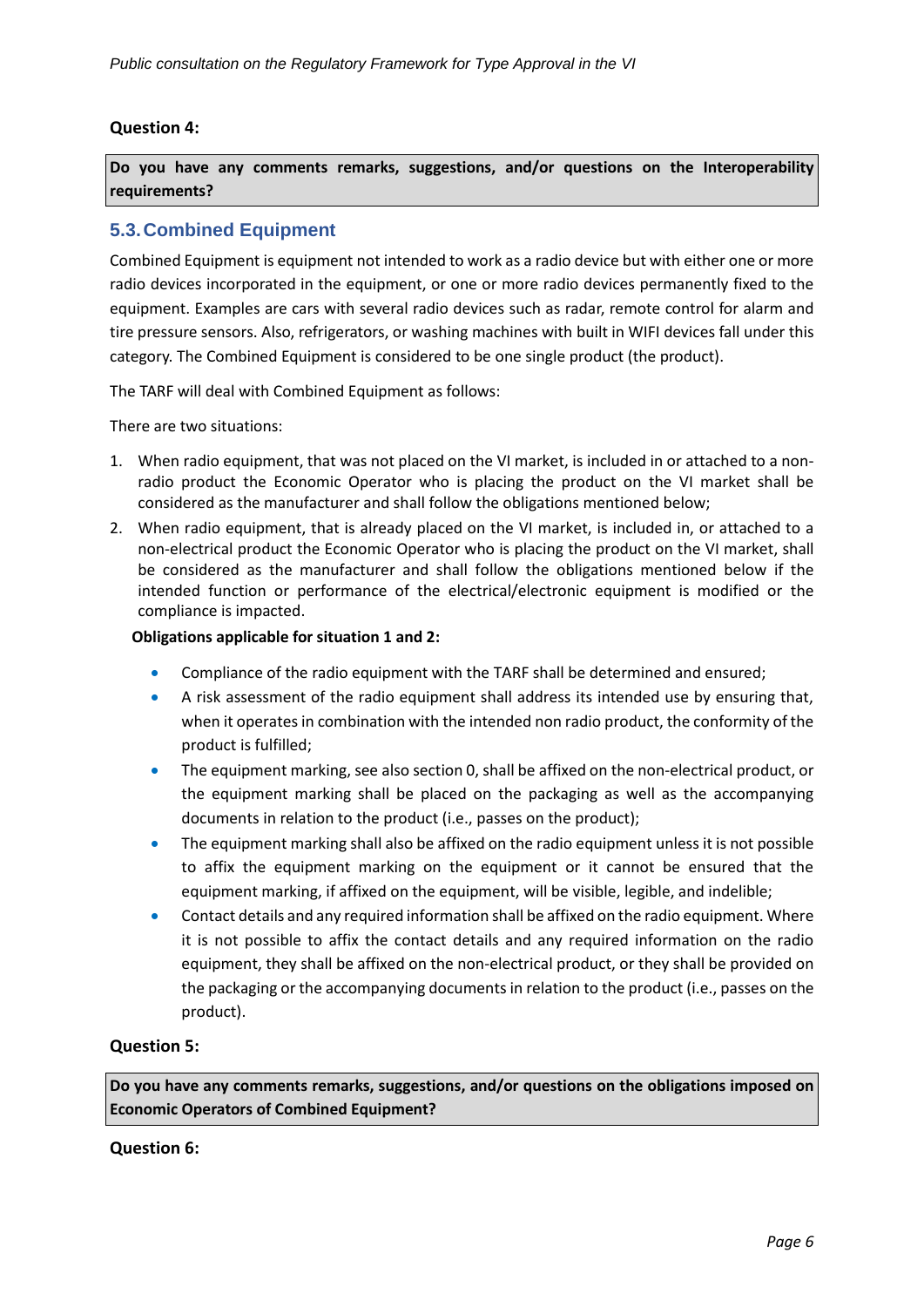**Do you currently import combined equipment and, if so, how do you currently make sure the radio devices of the combined equipment comply with the relevant regulations amongst which are the Spectrum Management Framework and the National Frequency Allocation Table?**

## <span id="page-7-0"></span>**5.4.EMC**

Electromagnetic compatibility (EMC) is the ability of electrical equipment and systems to function acceptably in their electromagnetic environment by limiting the unintentional generation, propagation and reception of electromagnetic energy. This may cause unwanted effects such as electromagnetic interference (EMI) or even physical damage to operational equipment<sup>8</sup>. The goal of EMC is the correct operation of different equipment in a shared electromagnetic environment.

EMC works in two ways; a device that is not intended to radiate should radiate as minimal as possible. However, this cannot wholly be avoided since shielding has physical limitations and high-frequency electronics such as high-speed microprocessors always generate a certain amount of electromagnetic radiation. This is called electromagnetic interference or EMI.

On the other hand, a device that is not designed to receive should be as resistant to electromagnetic radiation as possible. This is called electromagnetic susceptibility or EMS.

All equipment should be EMC compliant. Since there is a mutual agreement between the USA and the EU about EMC<sup>9</sup>, it does not matter if the equipment is tested using the USA or EU TA regulations when it comes to marking. This is already current practice in the VI but not formalised. Since most equipment is FCC approved, there should be no issue. However, reference to EMC in the TARF is to the Commission's opinion required.

EMC testing will be included in the TARF and will be based on FCC or EC standards.

## **Question 7:**

**Do you have any comments, remarks, suggestions and/or questions on obligatory EMC testing, based on FCC or EC standards, of equipment, that will be imported into the VI?**

## <span id="page-7-1"></span>**5.5.EMF**

Electric and Magnetic Fields (EMFs) are invisible areas of energy, often referred to as radiation, associated with the use of electrical power. Everyone is exposed to a complex mix of weak EMF at home and at work, from the generation and transmission of electricity, domestic appliances and industrial equipment to telecommunications and broadcasting. To date, no adverse health effects from low level, long-term exposure to radiofrequency or power frequency fields have been confirmed, but scientists are actively continuing to research this area<sup>10</sup>. In addition, the International Commission of Non-Ionizing Radiation Protection (ICNIRP) has set exposure limits for EMF in its 1998 guidelines, which

<sup>8</sup> *Source: DIN EN 61000-2-2 VDE 0839-2-2:2003-02 - Electromagnetic compatibility (EMC). VDE. 2003.*

*<sup>9</sup> See [https://ec.europa.eu/growth/single-market/goods/international-aspects/mutual-recognition-agreements\\_en](https://ec.europa.eu/growth/single-market/goods/international-aspects/mutual-recognition-agreements_en) For the agreement itself se[e https://eur-lex.europa.eu/legal-content/EN/TXT/PDF/?uri=CELEX:01999A0204\(01\)-20200205&from=EN](https://eur-lex.europa.eu/legal-content/EN/TXT/PDF/?uri=CELEX:01999A0204(01)-20200205&from=EN) <sup>10</sup> Source: [https://www.who.int/news-room/q-a-detail/radiation-electromagnetic-fields.](https://www.who.int/news-room/q-a-detail/radiation-electromagnetic-fields)*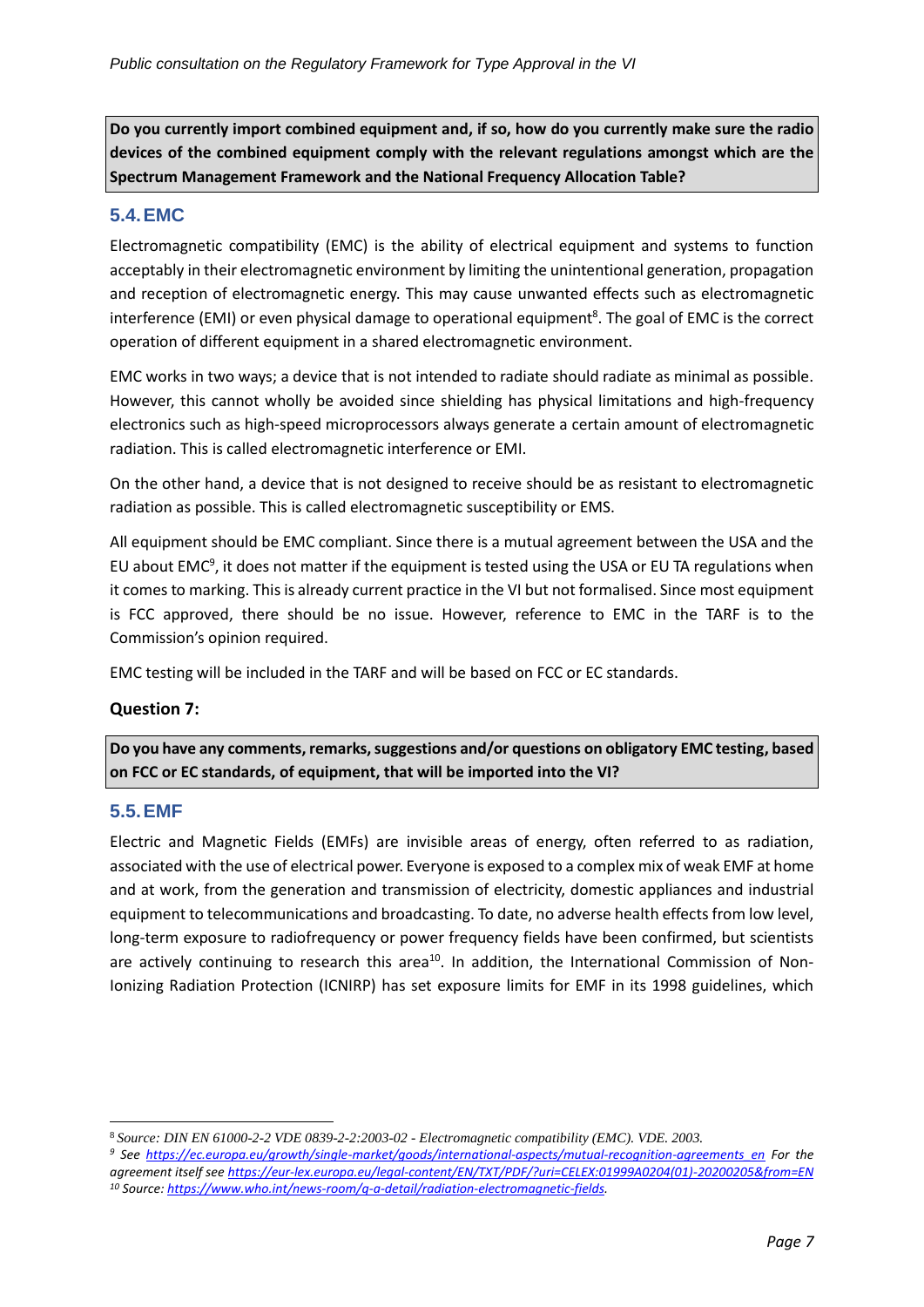were recently replaced by ICNIRP's 2020 guidelines<sup>11</sup>. These are worldwide accepted and most used exposure limits to EMF<sup>12</sup>.

For EMF TA, the type of equipment (i.e., end-user equipment or network equipment) is essential. Enduser equipment can be EMF type-approved in a test laboratory. Network equipment that has to be installed (e.g., base stations) cannot be EMF type-approved in advance. The owner of the network equipment has to instal the equipment at hand, including setting the parameters of the transmitter(s) and antenna(s) based on the radio planning of the network and subsequently make an EMF assessment<sup>13</sup> to determine the exclusion zone<sup>14</sup> in which members of the general public are not allowed to enter.

EMF TA focuses on licence-exempt equipment and is usually part of the standard TA procedure based on the intended and foreseeable use of the equipment. For licence-exempt equipment, a power limit of 25 mW, e.i.r.p. is considered intrinsically safe, and no further testing is needed. VI already applies the exposure limits of ICNIRP (2020) guidelines<sup>15</sup>. These are worldwide accepted and the most used exposure limits of EMF<sup>16</sup>. EU standards and most FCC standards are also based on the ICNIRP exposure  $limits<sup>17</sup>$ .

## **Question 8:**

**Do you have any comments, remarks, suggestions and/or questions to the use of the ICNIRP 2020 exposure limits for licence-exempt equipment with an e.i.r.p. of larger than or equal to 25 mW e.i.r.p.**

## <span id="page-8-0"></span>**6. Enforcement**

It is unavoidable that equipment that has not been type-approved will enter the market despite having a proper TA regime. These are usually 'self-imported devices by individual citizens or devices on visiting (cruise) ships, which were type-approved in their ITU Region, and are using frequency bands not allocated to this particular radiocommunication service in the VI $^{18}$ .

Part VII clause 38 (1) of the Telecommunications Act clearly states that no person shall operate any facility, terminal equipment, or other equipment in a manner likely to cause harmful interference. The definition of harmful interference in the Telecommunications Act: 'harmful interference' means interference with the authorised use of spectrum that impedes, degrades obstructs or interrupts a

*<sup>11</sup> The ICNIRP guidelines can be found at: [https://www.icnirp.org/en/activities/news/news-article/rf-guidelines-2020](https://www.icnirp.org/en/activities/news/news-article/rf-guidelines-2020-published.html) [published.html.](https://www.icnirp.org/en/activities/news/news-article/rf-guidelines-2020-published.html)* 

*<sup>12</sup> Currently 156 countries are applying the ICNIRP guidelines (1998 or 2020), see [https://www.gsma.com/publicpolicy/emf](https://www.gsma.com/publicpolicy/emf-and-health/emf-policy)[and-health/emf-policy.](https://www.gsma.com/publicpolicy/emf-and-health/emf-policy)* 

*<sup>13</sup> An EMF assessment shall include the following methods: a) EMF calculations based on recognized international standards; or b) EMF measurements based on recognized international standards. Both for calculations and for measurements examples of recognized international standards are IEC 62232, IEC 62669 and IEC 62311 or equivalent ITU standards. See also: [https://www.citc.gov.sa/en/new/publicConsultation/Pages/144210.aspx.](https://www.citc.gov.sa/en/new/publicConsultation/Pages/144210.aspx)* 

*<sup>14</sup> Within the exclusion zone, the exposure levels of EMF are higher than the ICNIRP reference levels which implies that there might be adverse health effects.* 

*<sup>15</sup> The ICNIRP guidelines can be found at: [https://www.icnirp.org/en/activities/news/news-article/rf-guidelines-2020](https://www.icnirp.org/en/activities/news/news-article/rf-guidelines-2020-published.html) [published.html.](https://www.icnirp.org/en/activities/news/news-article/rf-guidelines-2020-published.html)* 

*<sup>16</sup> Currently 156 countries are applying the ICNIRP guidelines (1998 or 2020), see [https://www.gsma.com/publicpolicy/emf](https://www.gsma.com/publicpolicy/emf-and-health/emf-policy)[and-health/emf-policy.](https://www.gsma.com/publicpolicy/emf-and-health/emf-policy)* 

*<sup>17</sup> FCC has based its EMF Regulations on IEEE exposure limits. These are practically like the ICNIRP exposure limits.*

*<sup>18</sup> An example are cruise ships which are using the European DECT system. The equipment is most likely type-approved but interferes with mobile communications in the VI.*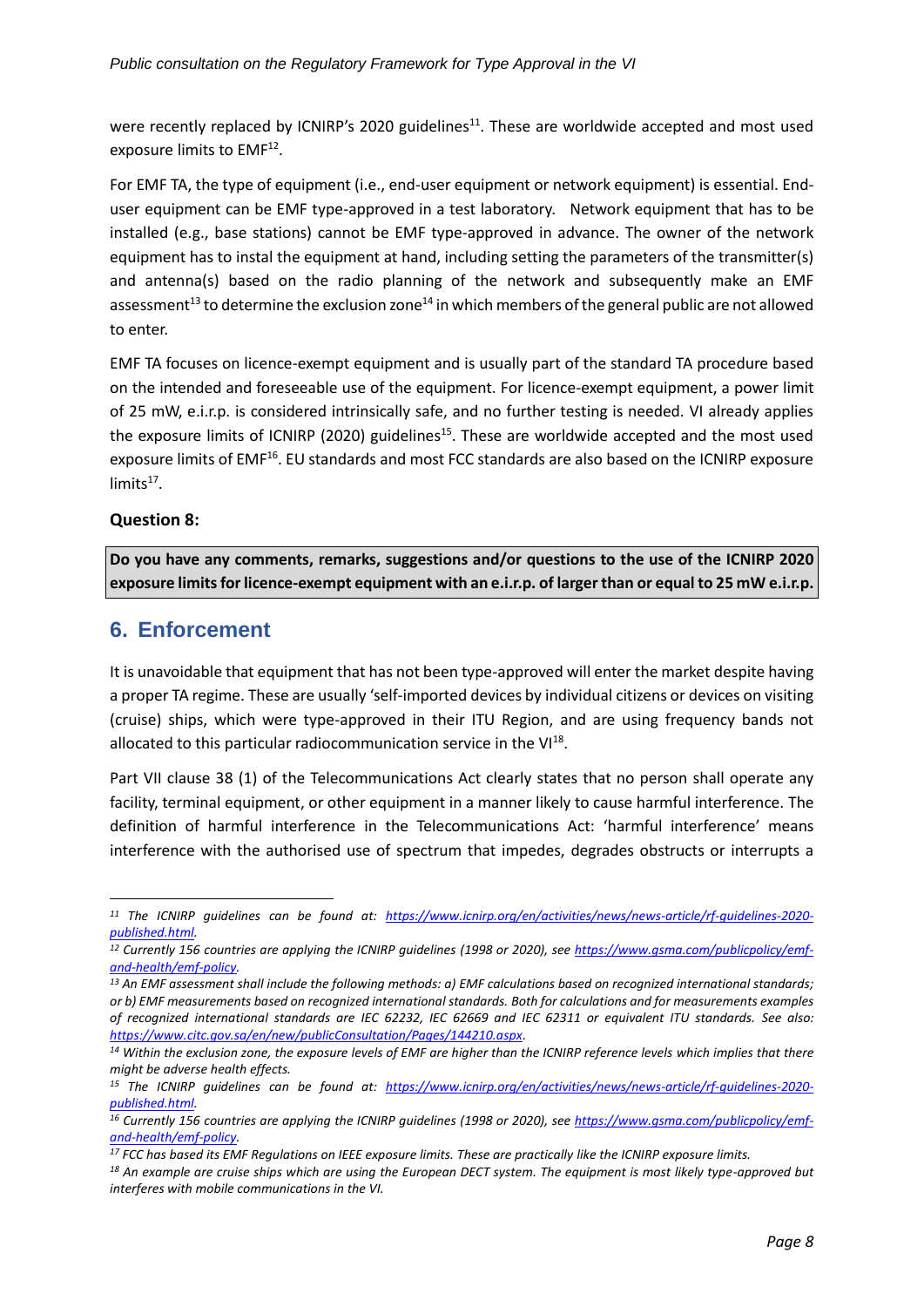broadcasting service or a radiocommunication service·. This definition is not fully aligned with the definition of the ITU<sup>1920</sup>.

According to the ITU Radio Regulations, there may also be cases where interference is caused, which is not classified as harmful: legitimate spectrum users may cause this type of interference in specific cases<sup>21</sup>. The new Type Approval Regulatory Framework should provide possibilities to allow the Commission to act in these cases.

#### **Question 9:**

**Do you have any comments, remarks, suggestions and/or questions to include in the TARF that the Commission may confiscate equipment or demand switching-off equipment that does not comply with the TARF or causes interference that the ITU does not classify as harmful?**

## <span id="page-9-0"></span>**7. Importation of equipment and placing on the market**

## <span id="page-9-1"></span>**7.1.General aspects**

Individuals and Economic Operators import radio equipment and communication peripherals into the VI. The TARF will address importation by individuals, companies and manufacturers and will state who is responsible for TA of imported electronic, electric and radio equipment.

In the TARF, the current Type Approval Registration Portal<sup>22</sup> will be made mandatory for importers.

In the case of importation of radio equipment and communication peripherals for personal use, the consumer will be informed about the relevant aspects of the TARF especially on how to recognise and identify a type approved device. Customs will be more intensively involved in keeping non-compliant devices from entering the VI.

#### **Question 10:**

**Do you have any comments, remarks, suggestions and/or questions on the importation and placing on the market of radio equipment and communication peripherals?**

#### <span id="page-9-3"></span>**Question 11:**

**Do you import electric, electronic and or radio equipment in the VI? If so, do you have suggestions to improve the importation process through the TARF?**

## <span id="page-9-2"></span>**7.2.Equipment marking**

The FCC marking will be the de facto standard for radio equipment in the TARF. A specific clause in the TARF will explain the deviation from the FCC regulations in a few particular cases, which are not covered in the FCC regulations. A specific VI marking could overcome this, but a separate TA for all imported

*<sup>19</sup> The ITU defines various types of interference in the Radio Regulations Volume 1 Article 1 clauses 1.166 – 1.169, see <https://www.itu.int/pub/R-REG-RR-2020>*

*<sup>20</sup> The definition of ITU is 'Interference which endangers the functioning of a radio navigation service or other safety services or seriously degrades, obstructs, or repeatedly interrupts a radiocommunication service operating in accordance with the ITU Radio Regulations*

*<sup>21</sup> An example is a Type Approved device, like a radio amateur transmitter, that is used differently from the foreseeable use and interferes remote controls for keyless car entry.* 

*<sup>22</sup> Se[e https://trc.spectrum.center/se/login.](https://trc.spectrum.center/se/login)*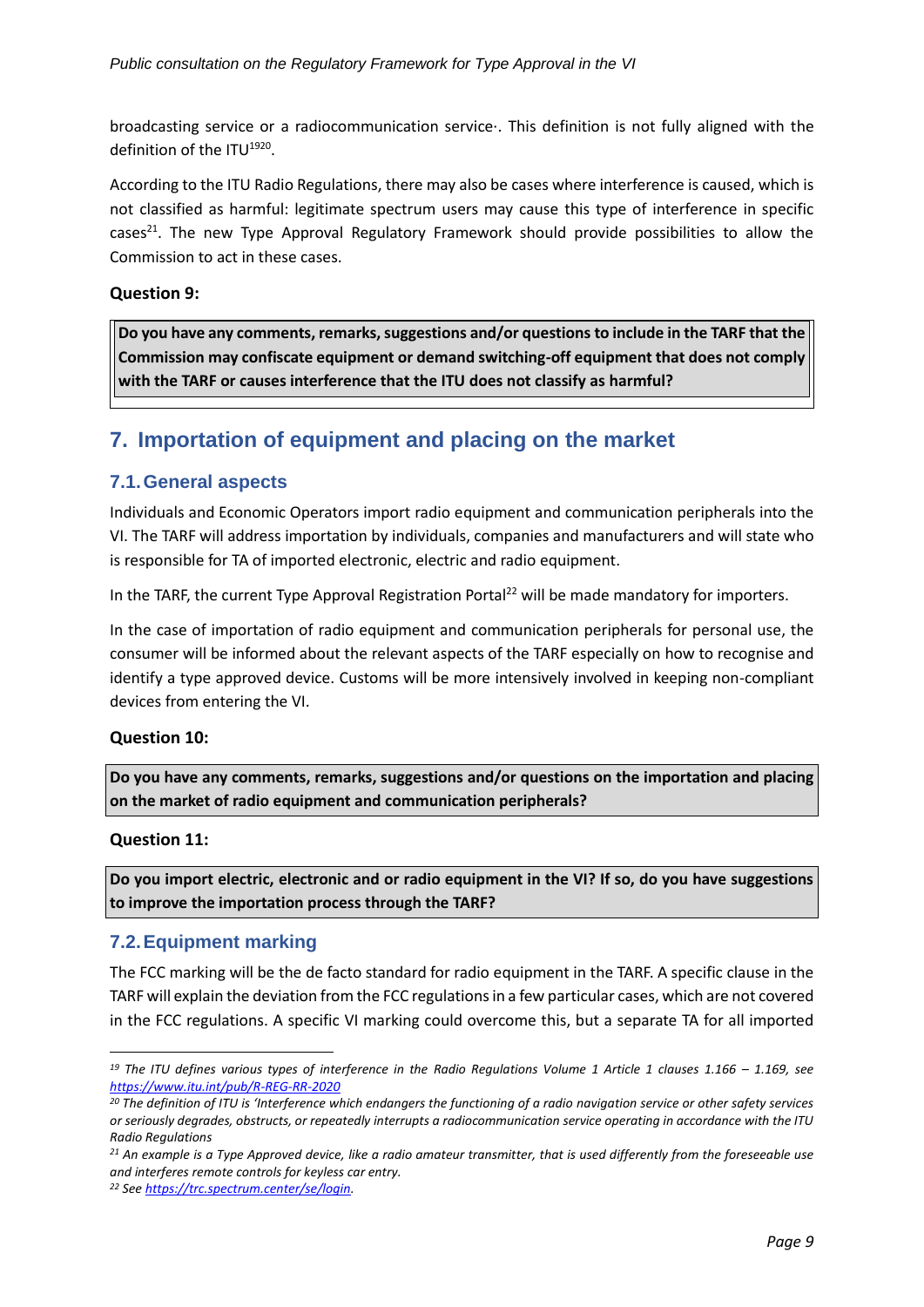equipment is needed. This will result in extra costs for the manufacturer and will likely lead to lower availability of products in the VI. For EMC and EMF both FCC or CE marking may be used.

#### **Question 12:**

**Do you have any comments, remarks, suggestions and/or questions to equipment marking?**

#### **Question 13:**

**Do you see any benefit for a specific VI equipment marking? If so, would you be willing to pay (additional) fees for this?**

## <span id="page-10-0"></span>**8. TA Responsibilities**

The TARF will make clear when TA needs to take place and who is responsible for it. A product must comply with the requirements set out in the TARF as soon as it is placed on the market. It is the manufacturer's responsibility to determine which specific requirements are applicable and provide the Declaration of Conformity or the Technical Construction File, see for the definitions of these terms sectio[n 4,](#page-4-0) approved by a TA Notified Body<sup>23</sup>.

The importer needs to verify if all documents are in order before importing equipment in the VI.

The seller of the equipment also has the responsibility to verify if all type approval requirements are met before selling the equipment. This will be also required for combined equipment.

#### **Question 14:**

**Do you have any comments, remarks, suggestions and/or questions on responsibilities?**

## <span id="page-10-1"></span>**9. Cyber Security**

Cyber security requirements for government acquired equipment are in place in the United States, and cyber security requirements for user equipment will be activated in the EU before 2024. Therefore, cyber security requirements will be included in the TARF and cover both government acquired and user equipment.

#### **Question 15:**

**Do you have any comments, remarks, suggestions and/or questions on requirements for Cyber Security?**

*<sup>23</sup> A Notified Body is an organisation designated by a country to assess the conformity of certain products before being placed on the market. These bodies carry out tasks related to conformity assessment procedures set out in the applicable legislation when a third party is required. In the European Union, the European Commission publishes a list of such notified bodies, see [https://ec.europa.eu/growth/single-market/goods/building-blocks/notified-bodies\\_en.](https://ec.europa.eu/growth/single-market/goods/building-blocks/notified-bodies_en.) In the USA, a list of Telecommunications Certification Bodies can be found a[t https://apps.fcc.gov/oetcf/tcb/reports/TCBSearch.cfm.](https://apps.fcc.gov/oetcf/tcb/reports/TCBSearch.cfm)*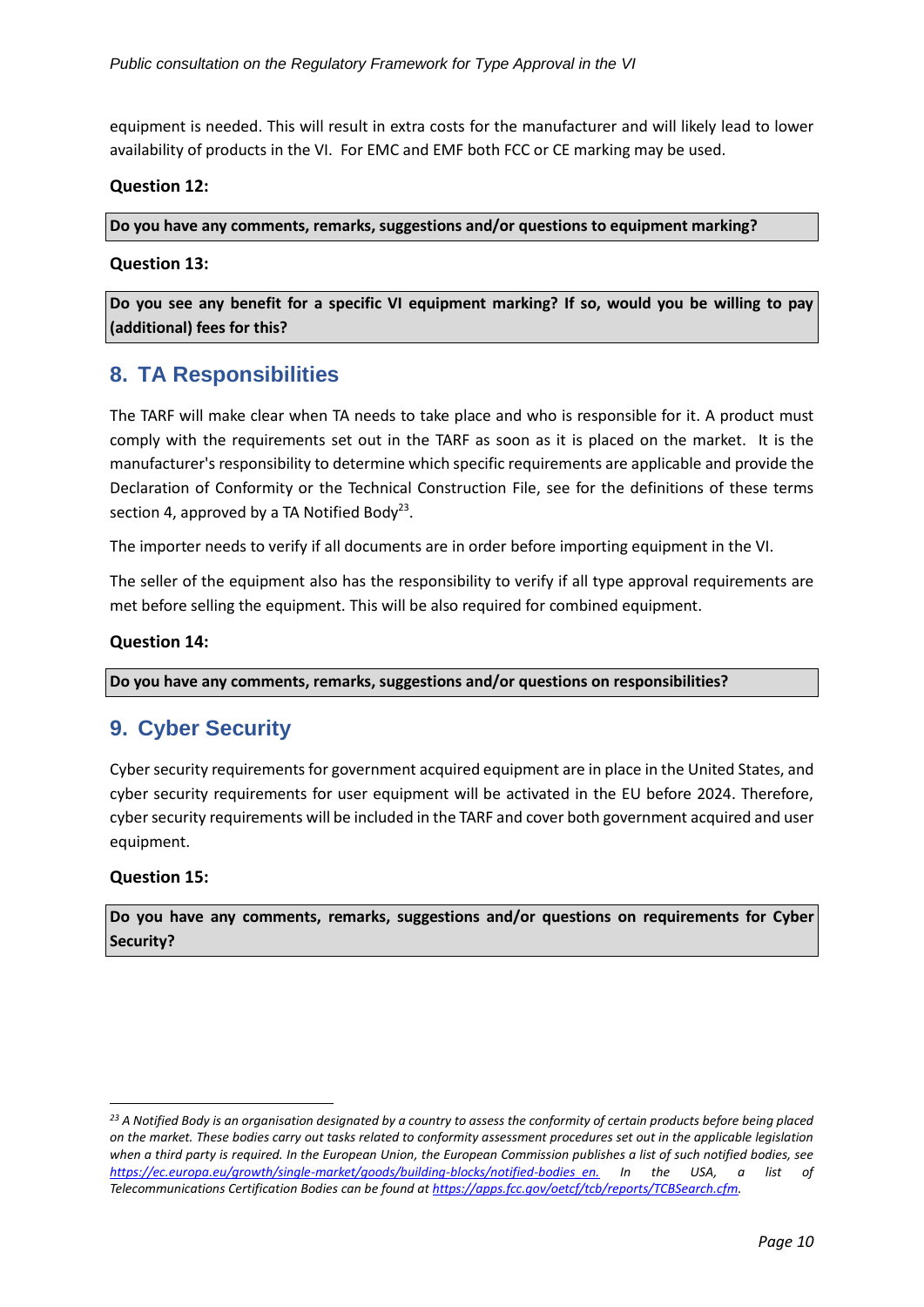## <span id="page-11-0"></span>**10. Fees**

The Commission will develop a methodology to recover the costs incurred by the Commission and other governmental organizations, like Customs, for TA and use this methodology to determine the appropriate fees.

## **Question 16:**

**Do you have any comments, remarks, suggestions and/or questions on the methodology to recover the administrative costs?**

## <span id="page-11-1"></span>**11. General remarks, suggestions and/or questions on the TARF**

Next to responding to the specific consultation questions stated above, the Commission also welcomes any general remark, suggestion, or question you may have on the TARF.

#### **Question 17:**

**Do you have any general remarks, suggestions and/or questions on the TARF?**

\_\_\_\_\_\_\_\_\_\_\_\_\_\_\_\_\_\_\_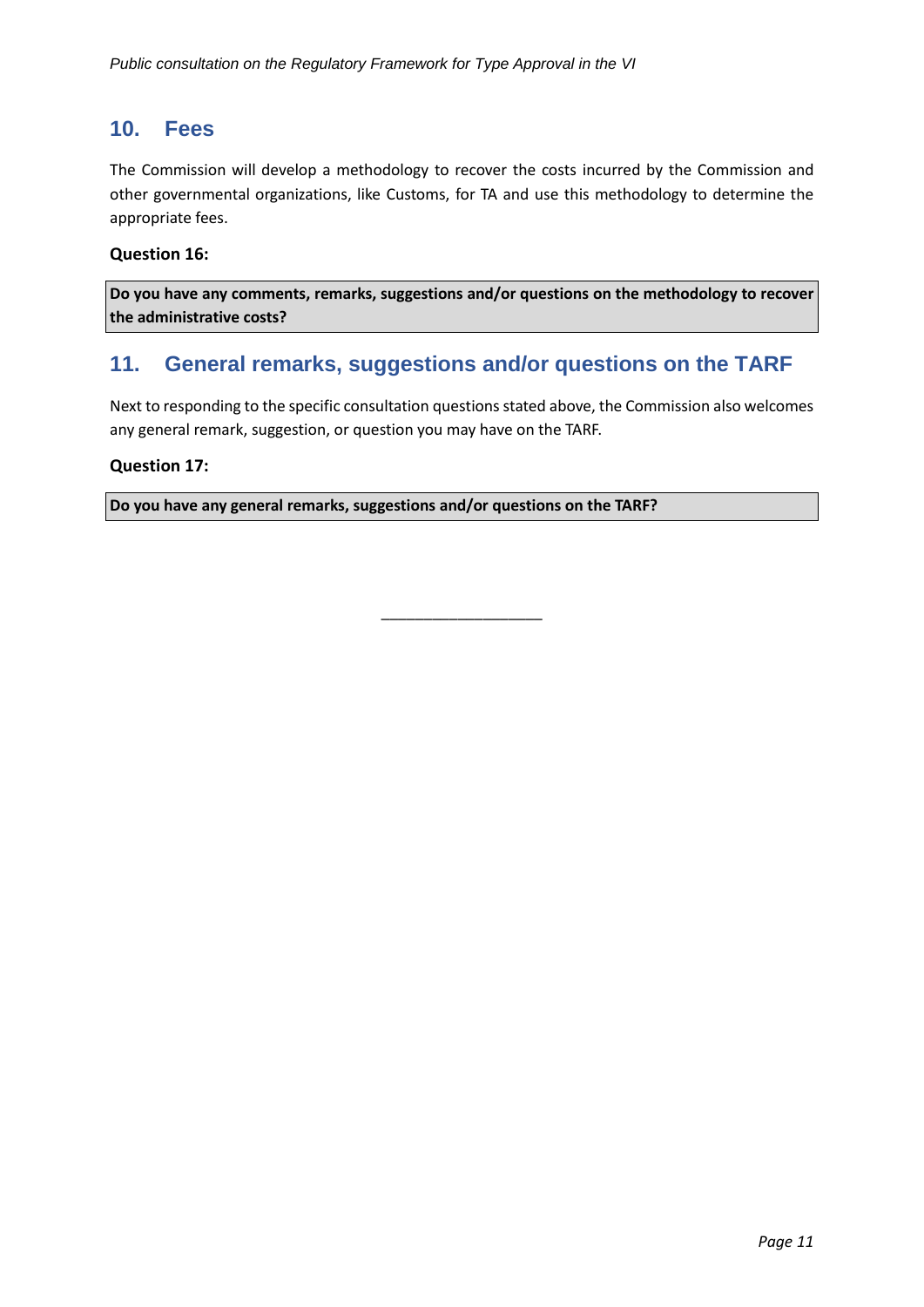## <span id="page-12-0"></span>**Annex 1: Sheet for responses to the Public Consultation**

| <b>BASIC DETAILS:</b>                                                                                                                                                                                                                                                                                                           |                                     |  |
|---------------------------------------------------------------------------------------------------------------------------------------------------------------------------------------------------------------------------------------------------------------------------------------------------------------------------------|-------------------------------------|--|
| Consultation title:                                                                                                                                                                                                                                                                                                             |                                     |  |
| To (Commission Contact):                                                                                                                                                                                                                                                                                                        |                                     |  |
| Name of respondent:                                                                                                                                                                                                                                                                                                             |                                     |  |
| Representing (self or organisation/s):                                                                                                                                                                                                                                                                                          |                                     |  |
| Address (if not received by email):                                                                                                                                                                                                                                                                                             |                                     |  |
| <b>CONFIDENTIALITY</b>                                                                                                                                                                                                                                                                                                          |                                     |  |
| Please tick below which part of your response you consider is confidential, giving your reasons why                                                                                                                                                                                                                             |                                     |  |
| Nothing                                                                                                                                                                                                                                                                                                                         | Name/contact details/job title      |  |
| Whole response                                                                                                                                                                                                                                                                                                                  | Organisation                        |  |
| Part of the response                                                                                                                                                                                                                                                                                                            | Details of Confidential Information |  |
| Suppose you want part of your response, your name or your organisation not to be published. In<br>that case, we can still publish a reference to the contents of your response (including, for any<br>confidential parts, a general summary that does not disclose the specific information or enable you<br>to be identified)? |                                     |  |

#### DECLARATION

I confirm that the correspondence supplied with this cover sheet is a formal consultation response that the Commission can publish. However, in providing this response, I understand that the Commission may need to publish all responses, including those marked as confidential, to meet legal obligations. Therefore, if I have sent my response by email, the Commission can disregard any standard email text about not disclosing email contents and attachments.

The Commission seeks to publish responses on receipt. However, if your response is nonconfidential (in whole or part), and you would prefer us to publish your response only once the consultation has ended, please tick here.

Name Signed (if hard copy)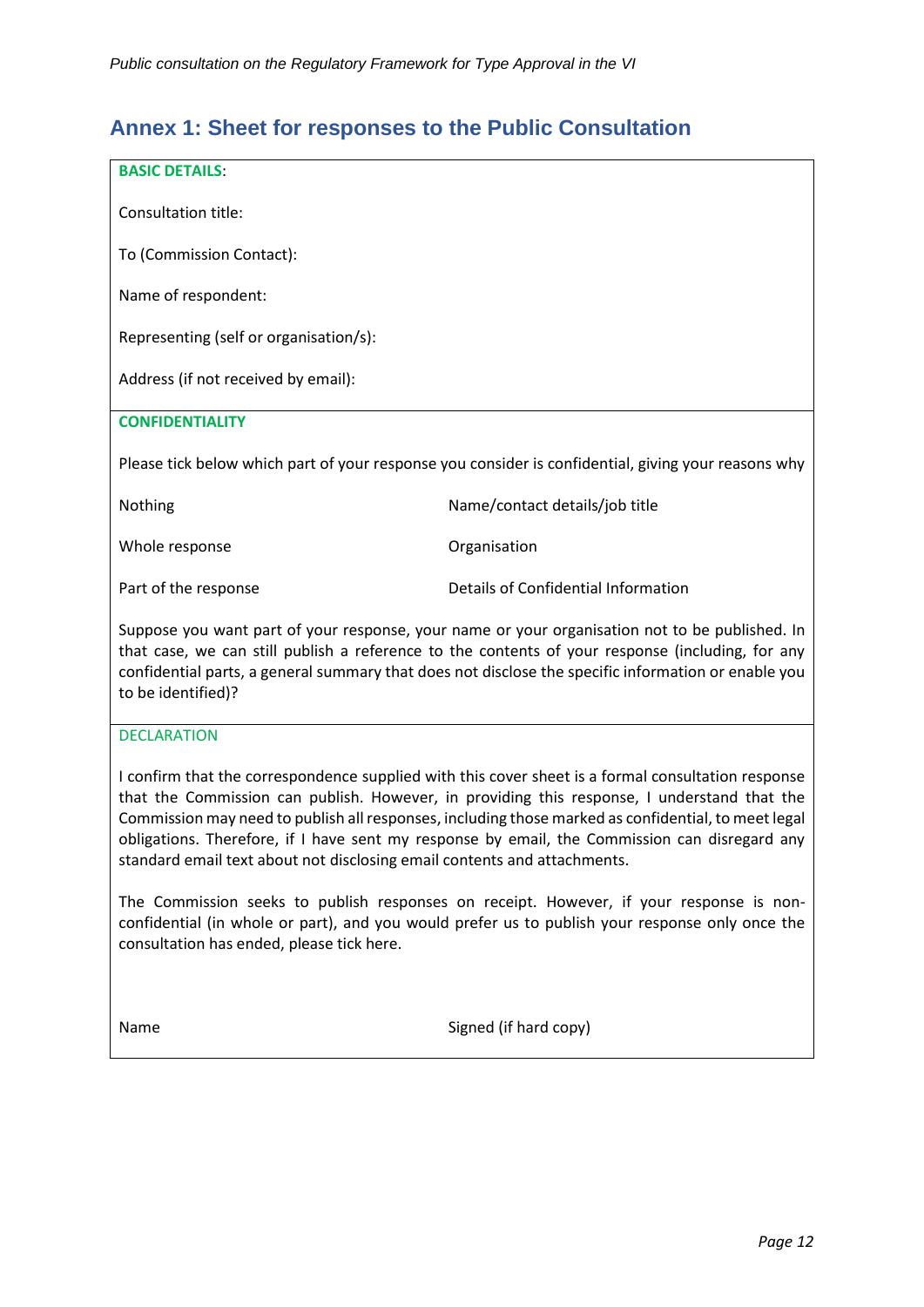| <b>Number</b>  | <b>Question</b>                                                                                                                                                                                                                                                                     | Responses, comments, remarks, suggestions |
|----------------|-------------------------------------------------------------------------------------------------------------------------------------------------------------------------------------------------------------------------------------------------------------------------------------|-------------------------------------------|
| 1              | Do you have any comments, remarks, suggestions on the objectives of<br>the TARF?                                                                                                                                                                                                    |                                           |
| $\overline{2}$ | Do you have any comments, remarks, suggestions, and/or questions<br>on the definitions to be used in the TARF?                                                                                                                                                                      |                                           |
| 3              | Do you have any comments remarks, suggestions, and/or questions<br>on the general aspects of the TARF?                                                                                                                                                                              |                                           |
| 4              | Do you have any comments remarks, suggestions, and/or questions<br>on the Interoperability requirements?                                                                                                                                                                            |                                           |
| 5              | Do you have any comments remarks, suggestions, and/or questions<br>on the obligations imposed on Economic Operators of Combined<br>Equipment?                                                                                                                                       |                                           |
| 6              | Do you currently import combined equipment and, if so, how do you<br>currently make sure the radio devices of the combined equipment<br>comply with the relevant regulations amongst which are the Spectrum<br>Management Framework and the National Frequency Allocation<br>Table? |                                           |
| $\overline{7}$ | Do you have any comments, remarks, suggestions and/or questions<br>on obligatory EMC testing, based on FCC or EC standards, of<br>equipment, that will be imported into the VI?                                                                                                     |                                           |
| 8              | Do you have any comments, remarks, suggestions and/or questions<br>to the use of the ICNIRP 2020 exposure limits for licence-exempt<br>equipment with an e.i.r.p. of larger than or equal to 25 mW e.i.r.p.                                                                         |                                           |
| 9              | Do you have any comments, remarks, suggestions and/or questions<br>to include in the TARF that the Commission may confiscate equipment                                                                                                                                              |                                           |